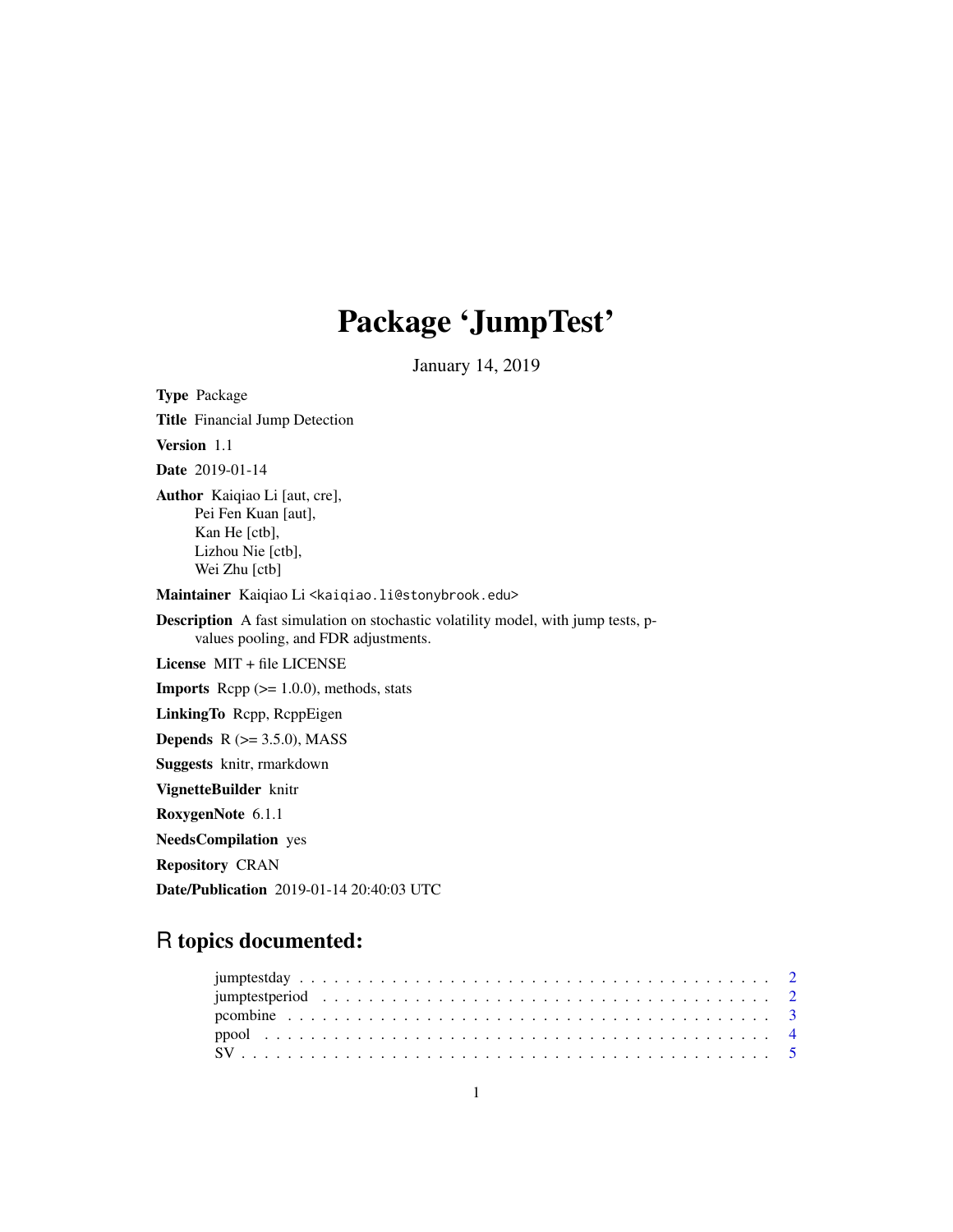<span id="page-1-0"></span>

|--|

jumptestday *Nonparametric jump test for each interval*

#### Description

perform nonparametric jump test for each given interval (day)

#### Usage

jumptestday(ret, method = "BNS")

#### Arguments

| ret    | log return vector                                        |
|--------|----------------------------------------------------------|
| method | jump test methods, chosen from "BNS", "Amed", and "Amin" |

#### Value

| stat   | test statistics |
|--------|-----------------|
| pvalue | p-value         |

#### Examples

```
orip <- runif(100)
testres <- jumptestday(orip)
ts <- testres@stat
pv <- testres@pvalue
```
jumptestperiod *Nonparametric jump test for a long period*

#### Description

perform nonparametric jump test for many intervals, and saved in vectors

#### Usage

```
jumptestperiod(retmat, method = "BNS")
```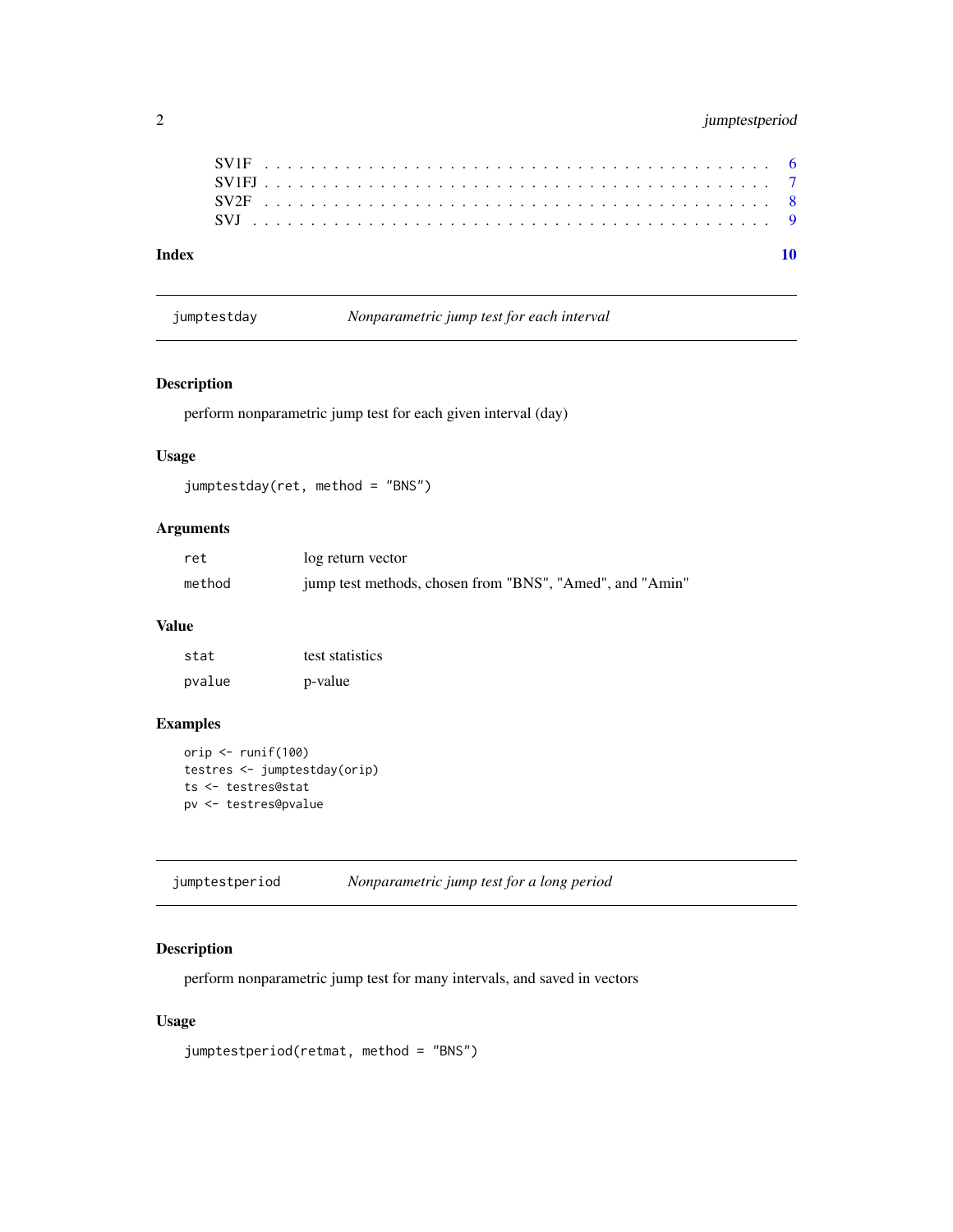#### <span id="page-2-0"></span>pcombine 3

#### Arguments

| retmat | log return matrix, with intervals saved in columns       |
|--------|----------------------------------------------------------|
| method | jump test methods, chosen from "BNS", "Amed", and "Amin" |

#### Value

| stat   | test statistics                   |
|--------|-----------------------------------|
| pvalue | p-value                           |
| adjp   | adjusted p-values via 'BH' method |

#### References

Barndorff-Nielsen, O. E. and N. Shephard (2006). "Econometrics of testing for jumps in financial economics using bipower variation." Journal of financial Econometrics 4(1): 1-30.

Andersen, T. G., et al. (2012). "Jump-robust volatility estimation using nearest neighbor truncation." Journal of Econometrics 169(1): 75-93.

Dumitru, A.-M. and G. Urga (2012). "Identifying jumps in financial assets: a comparison between nonparametric jump tests." Journal of Business & Economic Statistics 30(2): 242-255.

#### Examples

```
orip <- matrix(runif(3000),1000,3)
testres <- jumptestperiod(orip)
ts <- testres@stat
pv <- testres@pvalue
adjpv <- testres@adjp
```
pcombine *p-values matrix to be pooled*

#### Description

generate p-value matrix with given methods (at least 2)

#### Usage

```
pcombine(retmat, method)
```
#### Arguments

| retmat | log return matrix by columns                             |
|--------|----------------------------------------------------------|
| method | jump test methods, chosen from "BNS", "Amed", and "Amin" |

#### Value

a p-values matrix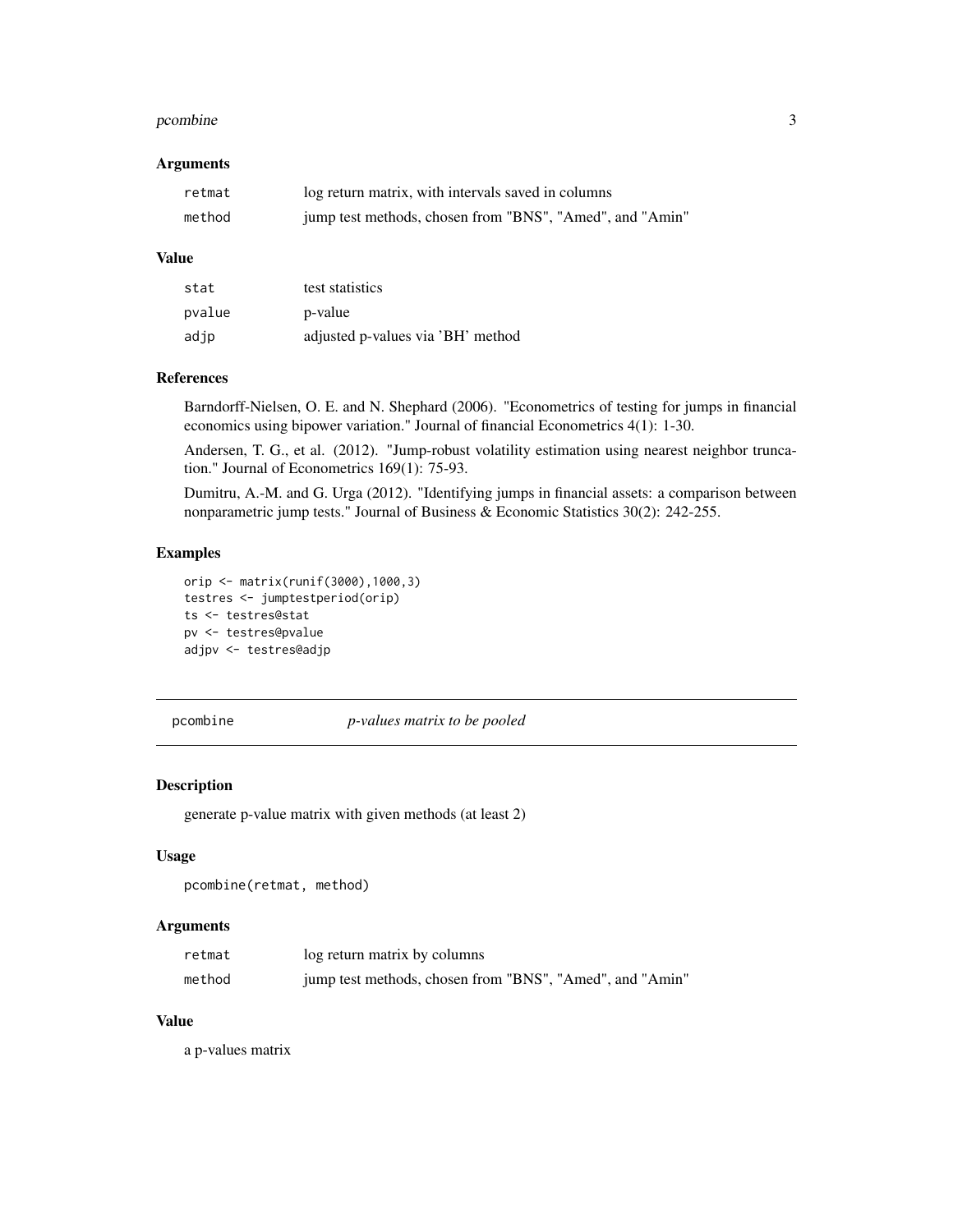#### Examples

```
orip <- matrix(runif(3000),1000,3)
pmatrix <- pcombine(orip,c('BNS','Amed','Amin'))
```
ppool *p-values pooling and adjustment*

#### Description

Pooling input p-values and perfrom FDR adjustments

#### Usage

ppool(pmat, method = "SD")

#### Arguments

| pmat   | p-values matrix stored by columns |
|--------|-----------------------------------|
| method | pooling methods, see details      |

#### Details

for p-values poolings, we provided six methods. "FI" for Fisher's method, "FD" for Fisher's with correlation adjustments, "SI" for Stouffer's method, "SD" for Stouffer's method with correlation adjustments, "MI" for minimum p-value methods, and "MA" for maximum p-value method

#### Value

| stat   | pooled test statistes                |
|--------|--------------------------------------|
| pvalue | pooled p-values                      |
| adjp   | pooled p-values via "BH" adjustments |

#### References

Benjamini, Y. and Y. Hochberg (1995). "Controlling the false discovery rate: a practical and powerful approach to multiple testing." Journal of the Royal Statistical Society. Series B (Methodological): 289-300.

Chang, L.-C., et al. (2013). "Meta-analysis methods for combining multiple expression profiles: comparisons, statistical characterization and an application guideline." BMC bioinformatics 14(1): 368.

Won, S., et al. (2009). "Choosing an optimal method to combine P-values." Statistics in medicine 28(11): 1537-1553.

Alves, G., & Yu, Y. K. (2014). Accuracy evaluation of the unified P-value from combining correlated P-values. PloS one, 9(3), e91225.

<span id="page-3-0"></span>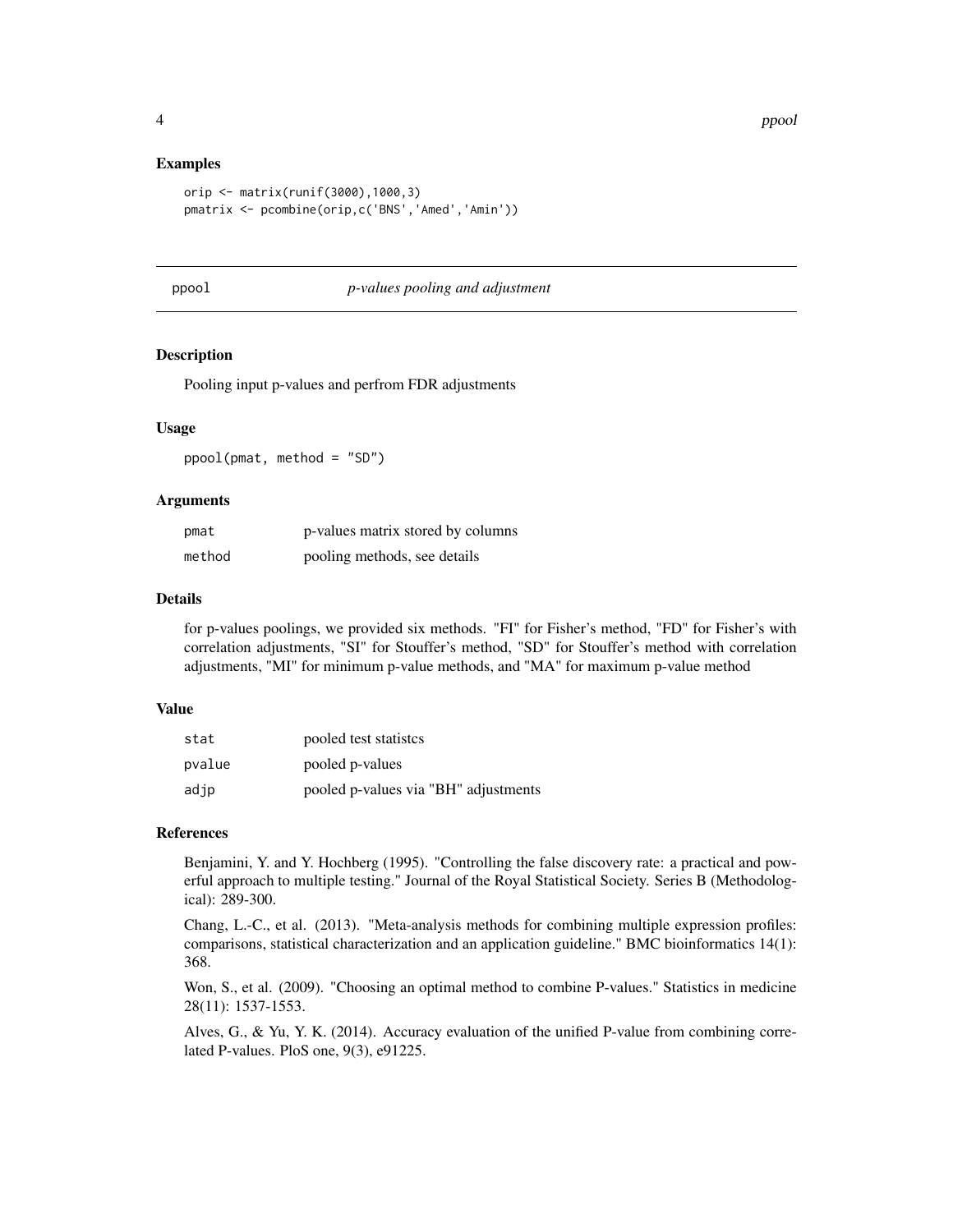#### <span id="page-4-0"></span> $SV$  5

#### Examples

```
orip <- matrix(runif(3000),1000,3)
pvobj <- ppool(orip)
pvalue <- pvobj@pvalue
padjust <- pvobj@adjp
```
#### SV *SV model with one factor simulation*

### Description

Simulate stochastic volatility model (np jump) with given length and other parameters

#### Usage

SV(M, m,  $p0 = 3$ , mu = 0.05,  $v0 = 0$ ,  $b = 0.2$ , alpha = 0.015, sigma =  $0.05$ )

#### Arguments

| M     | number of interverals to be simulated      |
|-------|--------------------------------------------|
| m     | number of time points within each interval |
| p0    | start price                                |
| mu    | drift                                      |
| v0    | starting volatility                        |
| h     | volatility parameter                       |
| alpha | volatility parameter                       |
| sigma | volatility parameter                       |

#### Value

simulated time series

#### References

Yen, Y.-M. (2013). "Testing Jumps via False Discovery Rate Control." PloS one 8(4): e58365.

#### Examples

SV(390,1200)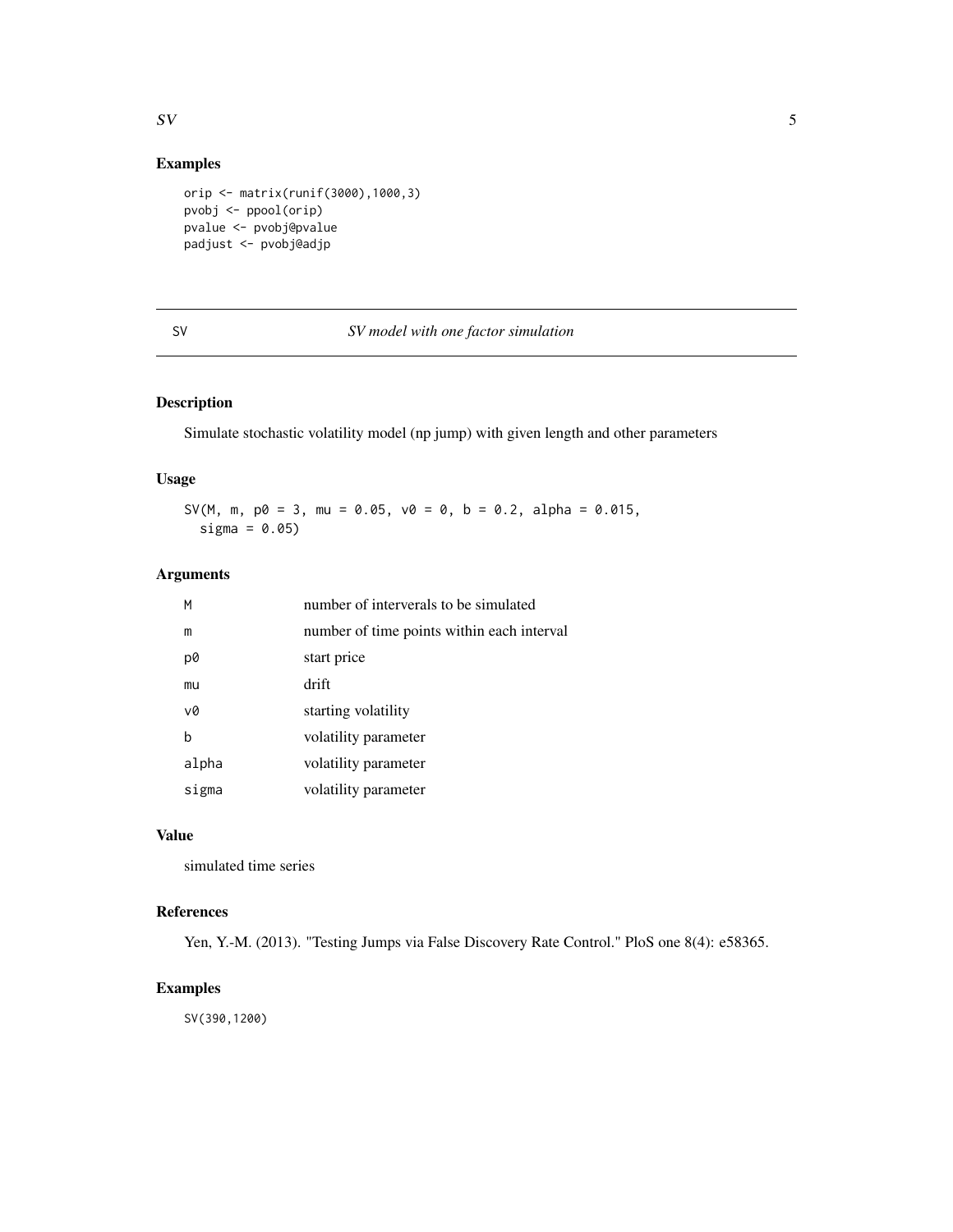<span id="page-5-0"></span>

### Description

Simulate stochastic volatility with one factor model (no jump) with given length and other parameters

#### Usage

```
SV1F(M, m, p0 = 3, mu = 0.03, v0 = 5, beta0 = 0, beta1 = 0.125,
  alpha = -0.1, cov = -0.62
```
### Arguments

| M      | number of interverals to be simulated         |
|--------|-----------------------------------------------|
| m      | number of time points within each interval    |
| p0     | start price                                   |
| mu     | drift                                         |
| v0     | volatility parameter                          |
| beta0  | underlying Brownian motion intercept paramter |
| beta1  | underlying Brownian motion slope parameter    |
| alphav | volatility parameter                          |
| COV    | Brownian motion correlation                   |

#### Value

simulated time series

#### References

Chernov, M., et al. (2003). "Alternative models for stock price dynamics." Journal of Econometrics 116(1): 225-257.

#### Examples

SV1F(1200,390)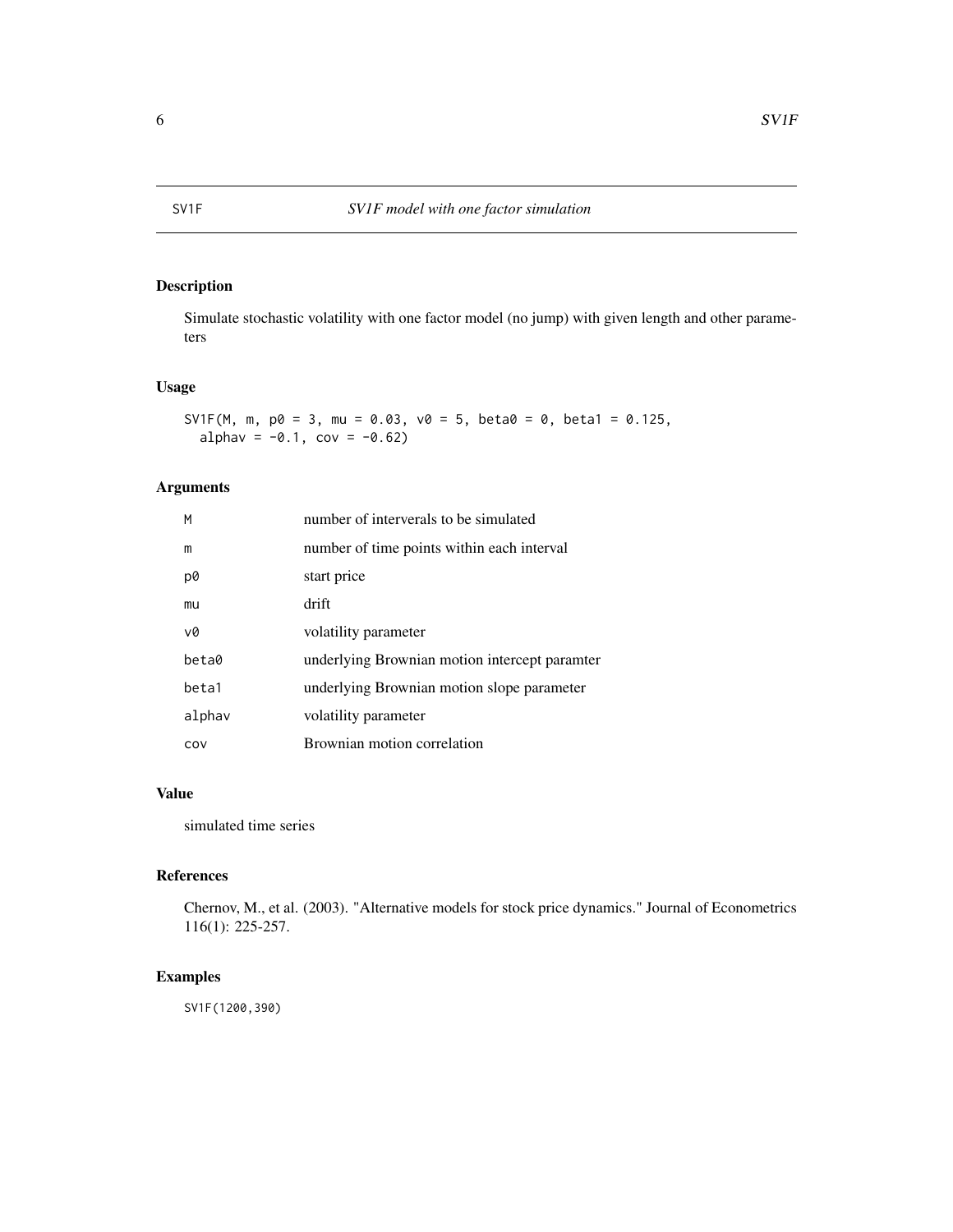#### <span id="page-6-0"></span>Description

Simulate Stochastic Volitility model with one factor model (including jump) with given length and other parameters

#### Usage

SV1FJ(M, m,  $p0 = 3$ , lam = 0.2, mu = 0.03,  $v0 = 0.5$ , beta0 = 0, beta1 =  $0.125$ , alphav =  $-0.1$ , cov =  $-0.62$ )

#### Arguments

| M               | number of interverals to be simulated         |
|-----------------|-----------------------------------------------|
| m               | number of time points within each interval    |
| p0              | start price                                   |
| 1 <sub>am</sub> | frequency of jump                             |
| mu              | drift                                         |
| v0              | volatility parameter                          |
| beta0           | underlying Brownian motion intercept paramter |
| beta1           | underlying Brownian motion slope parameter    |
| alphav          | volatility parameter                          |
| COV             | Brownian motion correlation                   |

#### Value

simulated time series

#### References

Chernov, M., et al. (2003). "Alternative models for stock price dynamics." Journal of Econometrics 116(1): 225-257.

#### Examples

SV1FJ(1000,390)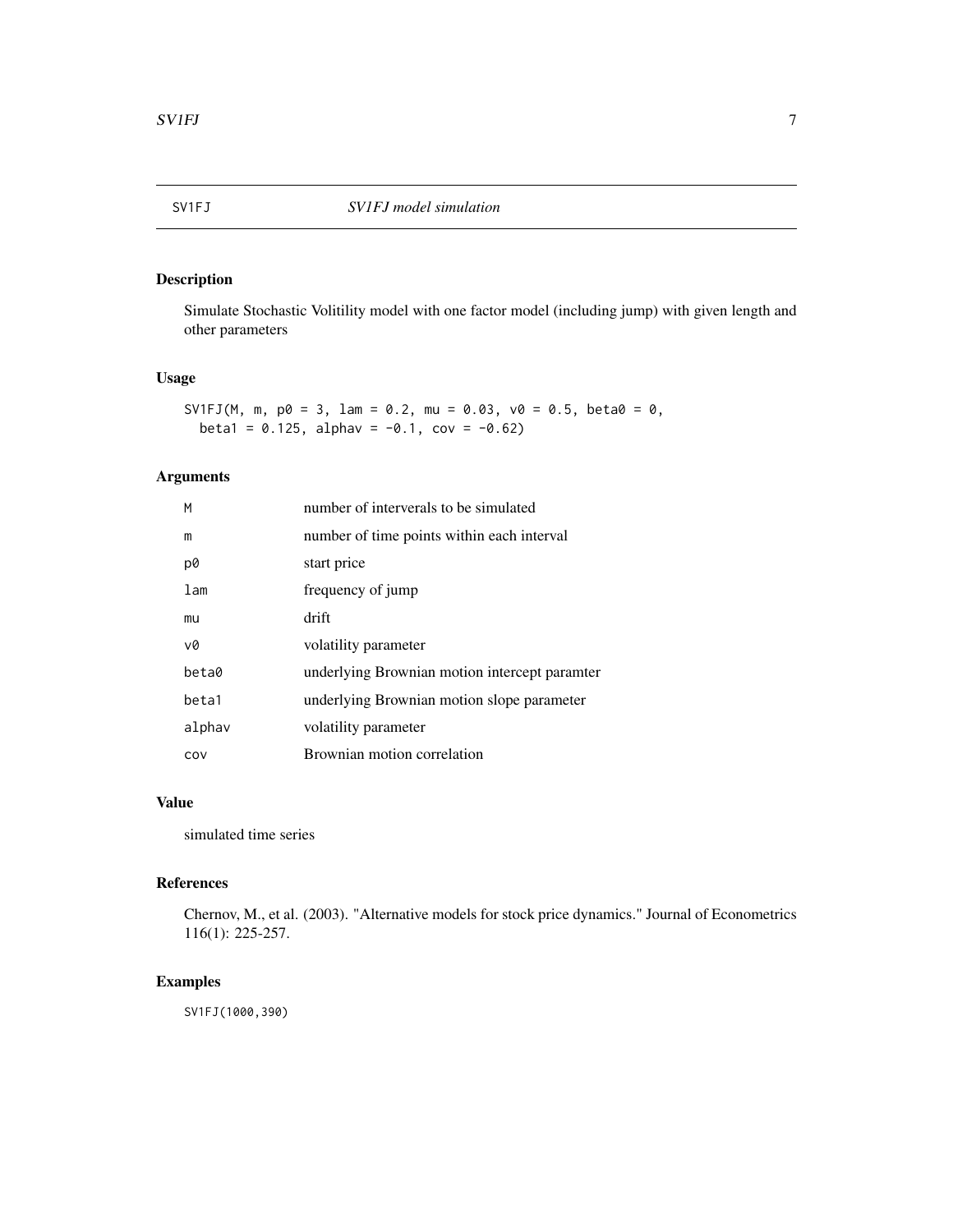#### <span id="page-7-0"></span>SV2F *SV2F model simulation*

#### Description

Simulate Stochastic Volitility model with two factors model (no jump) with given length and other parameters

#### Usage

```
SV2F(M, m, p.0 = 3, mu = 0.03, v.1 = 0.5, v.2 = 0.5,
 beta.0 = -1.2, beta.1 = 0.04, beta.2 = 1.5, alpha.1 = -0.137 *
 exp(-2), alpha.2 = -1.386, beta.v2 = 0.25, r1 = -0.3, r2 = -0.3)
```
#### Arguments

| number of interverals to be simulated         |
|-----------------------------------------------|
| number of time points within each interval    |
| start price                                   |
| drift                                         |
| volatility parameter                          |
| volatility parameter                          |
| underlying Brownian motion intercept paramter |
| underlying Brownian motion slope parameter    |
| underlying Brownian motion slope parameter    |
| volatility parameter                          |
| volatility parameter                          |
| second factor Brownian motion slope parameter |
| correlation to first factor                   |
| correlation to second factor                  |
|                                               |

#### Value

simulated time series

#### References

Chernov, M., et al. (2003). "Alternative models for stock price dynamics." Journal of Econometrics 116(1): 225-257.

#### Examples

SV2F(1000,390)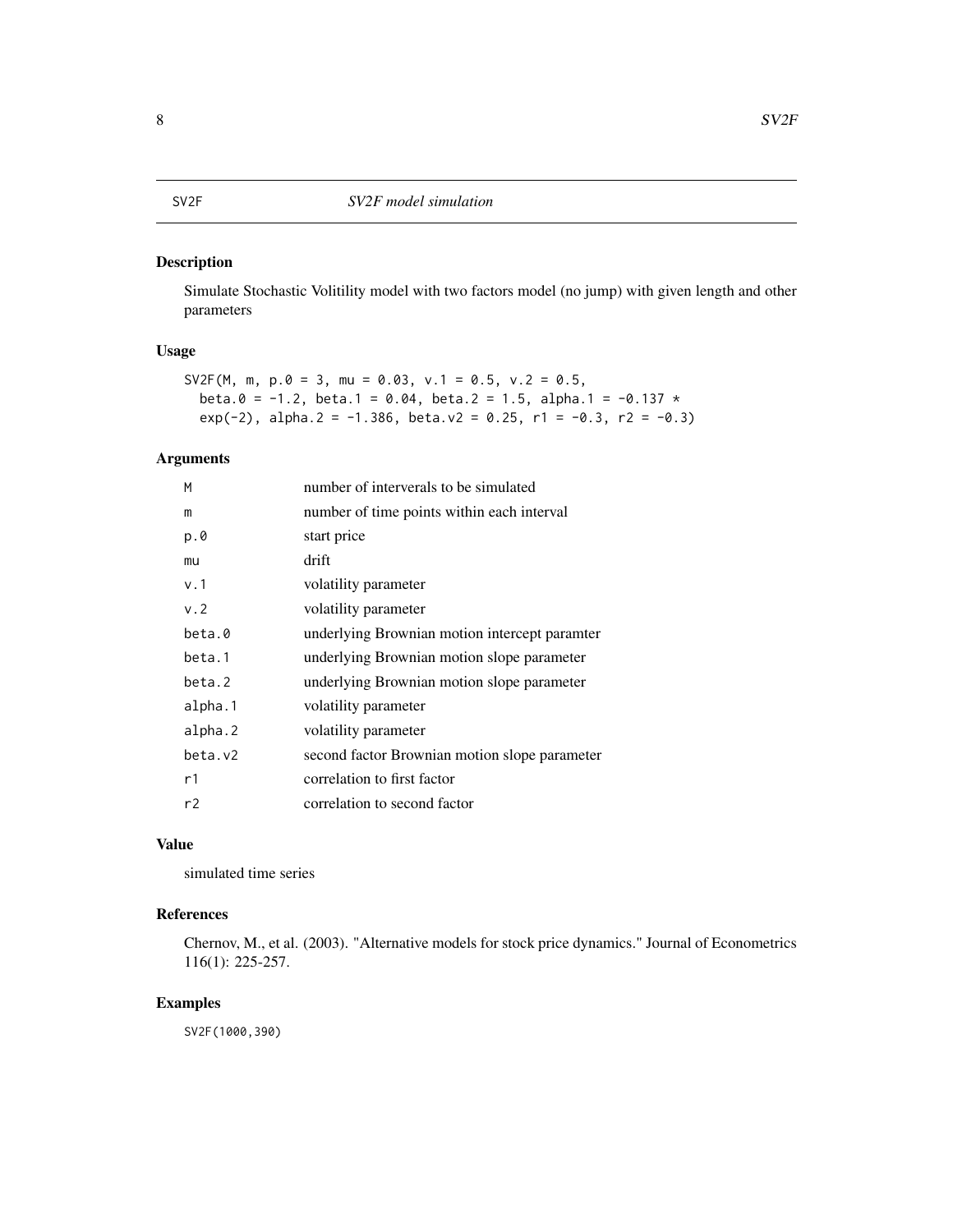#### <span id="page-8-0"></span>Description

Simulate stochastic volatility model (with jump) with given length and other parameters

#### Usage

SVJ(M, m,  $p0 = 3$ , lambda = 0.2, mu = 0.05,  $v0 = 0$ , b = 0.2,  $alpha = 0.015$ , sigma = 0.05, sigma1 = 1)

#### Arguments

| М      | number of interverals to be simulated      |
|--------|--------------------------------------------|
| m      | number of time points within each interval |
| p0     | start price                                |
| lambda | frequency of jump                          |
| mu     | drift                                      |
| v0     | starting volatility                        |
| b      | volatility parameter                       |
| alpha  | volatility parameter                       |
| sigma  | volatility parameter                       |
| sigma1 | jump size parameter                        |
|        |                                            |

#### Value

simulated time series

#### References

Yen, Y.-M. (2013). "Testing Jumps via False Discovery Rate Control." PloS one 8(4): e58365.

#### Examples

SVJ(390,1200)